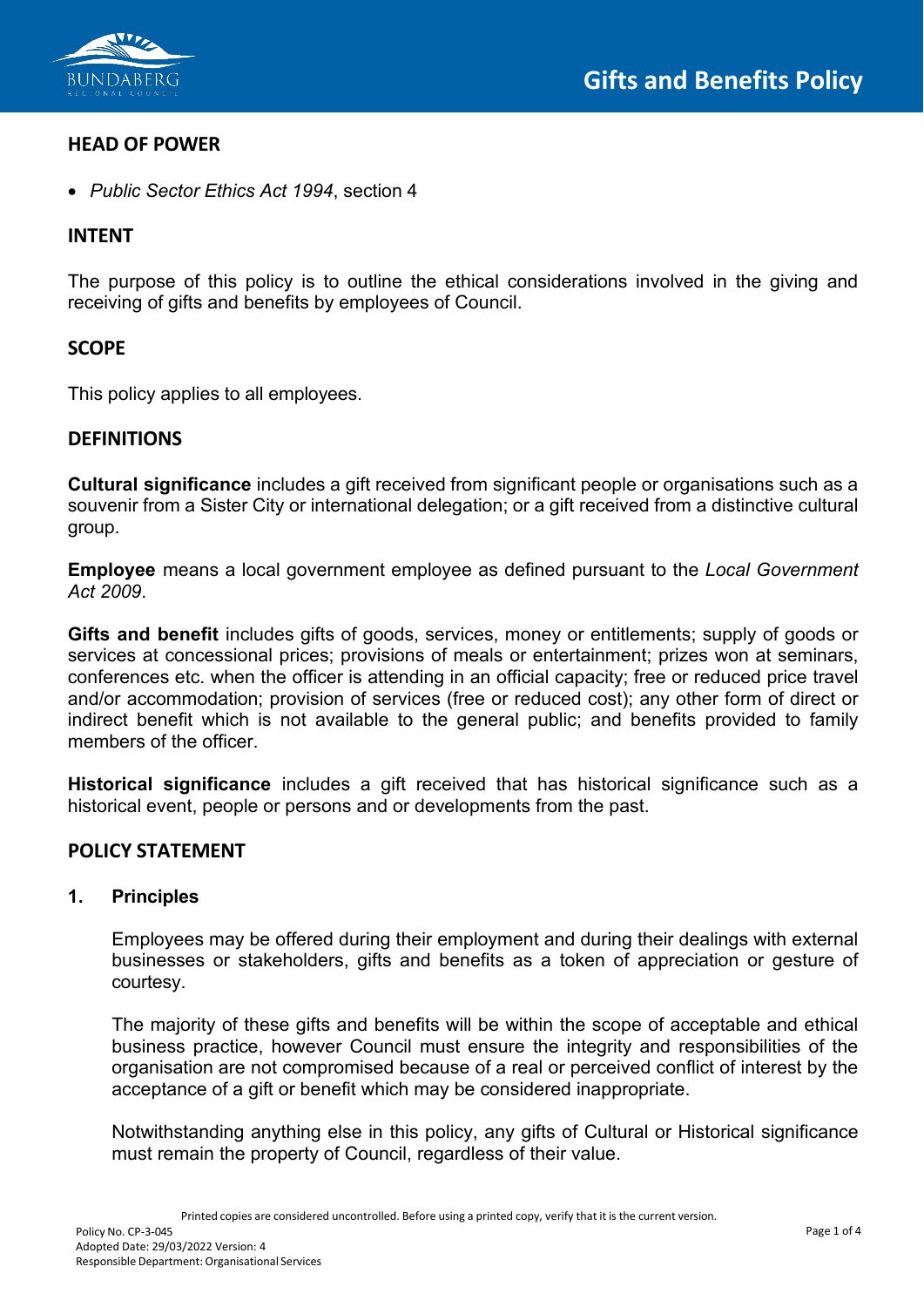

This policy does not derogate from any responsibilities an employee will have under the *Local Government Act 2009* or the *Local Government Regulation 2012*, including a requirement to complete a register of interest.

# **2. Acceptance of gifts and benefits**

## **2.1 Restricted Gifts**

Employees must not accept any of the following , irrespective of its value:

- a gift of influence that is seen, or may be seen, to affect the performance of the employee's official duties, or otherwise influence, or be seen to influence, the decision-making or behaviour of the employee;
- a gift seen by the donor, or any reasonable observer, to interpret the employee may be under an obligation to the donor as a result of receiving the gift;
- a gift that is not offered openly;
- an offer of money;
- a prize won through an instore or online competition from a business or company where Council has purchased a product of service; or
- a prize won (e.g. lucky door) whilst attending a conference, seminar, fundraiser etc where the employee has attended in an official capacity.

### **2.2 Acceptable Gifts**

The following are considered low risk and can generally be received:

- Nominal gifts or benefits which are of inconsequential or trivial value to both the person making the offer and the employee (such as basic courtesy) –unless the cumulative value of the gifts or benefits exceed \$20 per interaction;
- Gifts or benefits in gratitude for specific tasks or performance e.g. a small personal gift to an employee for speaking at an official function;
- Low value corporate gifts made as a marketing/sponsor initiative e.g. mass produced souvenirs at a professional development conference such as pens, hats, token gifts etc.;
- The gift or benefit is included in the ticket price of an event/conference e.g. conference dinner;
- As part of a delegation or on official business of Council e.g. a Council approved conference, forum or delegation.

These types of gifts and benefits do not need to be reported.

## **2.3 All other gifts and benefits**

This policy applies to all other gifts and benefits received. If in doubt, employees should:

- discuss with their relevant Manager/Supervisor to obtain appropriate approval prior to a decision about whether to accept a gift or benefit;
- refer to the Gifts and Benefits Decision-Making Guide; or
- decline the gift courteously by explaining that acceptance would be against Council policy.

Printed copies are considered uncontrolled. Before using a printed copy, verify that it is the current version.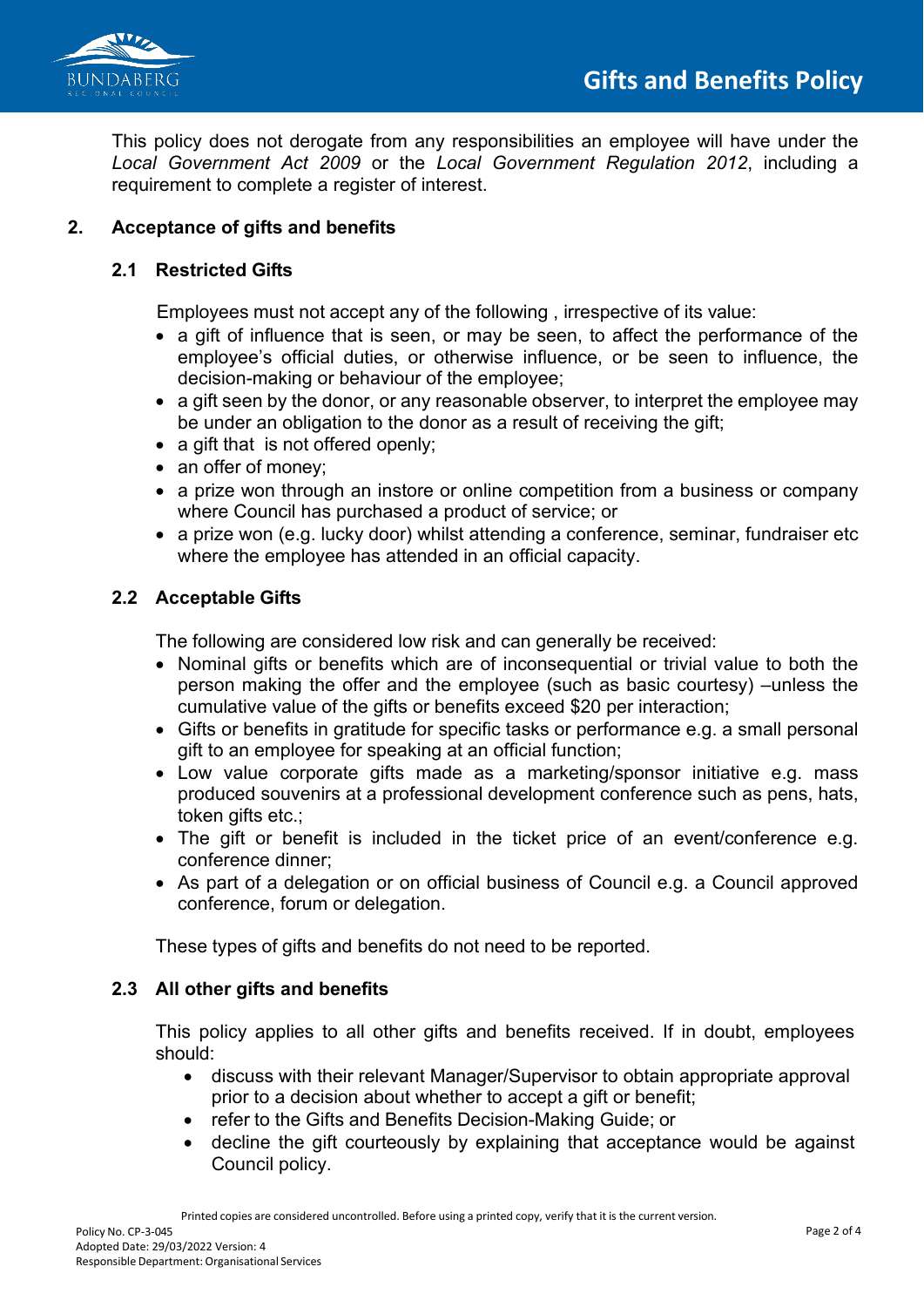

# **2.4 Unsolicited Gifts**

From time to time employees may be given unsolicited gifts from donors without the opportunity to respectfully decline. If this occurs, those gifts and benefits are to be reported in accordance with this policy – see section 5.

## **3. Retention of gifts and benefits**

An employee should complete the Gifts or Benefits Declaration Form if a gift or benefit is received by an employee. It will remain the property of Council unless the Manager/Supervisor, Executive Leadership Team member or Chief Executive Officer determine it is appropriate for the employee to retain the gift or benefit.

If a gift or benefit is retained by Council, it must be used for public benefit and in an appropriate manner. If Council does not have an appropriate use for the gift or benefit, it may be disposed of in accordance with the Asset Disposal Policy.

## **4. Giving of corporate gifts and benefits**

Any gift or benefit given by employees must be for official purposes and the employee must be able to identify the benefit for Council and the public generally.

The practice of giving gifts or benefits should not be common practice. The appropriateness of gift giving must be considered and appropriate approval must be obtained from the employee's Manager/Supervisor. Where a gift is to be made on behalf of Council, consideration should be given to selecting an appropriate gift.

The giving of gifts or benefits will be at Manager/Supervisor discretion, and within the operational budget of the appropriate department. A Gifts or Benefits Declaration Form should be completed for all gifts or benefits given, other than the giving of corporate gifts. .

## **4.1 Corporate Gifts**

In certain cases it may be appropriate for employees to provide corporate gifts to individuals or organisations on behalf of Council. Examples include:

- Presentation to sponsors of events:
- Presentation to judges of events or awards acting in an honorary capacity (does not include employees of Council);
- Presentation to foreign dignitaries or as part of a delegation;
- Presentation by eligible employees when travelling overseas on official Council business;
- Accommodation to support visitors or dignitaries.

Corporate gifts may be given pursuant to this policy and the Entertainment and Hospitality Expenditure Policy.

The giving of a corporate gift or benefit does not need to be reported.